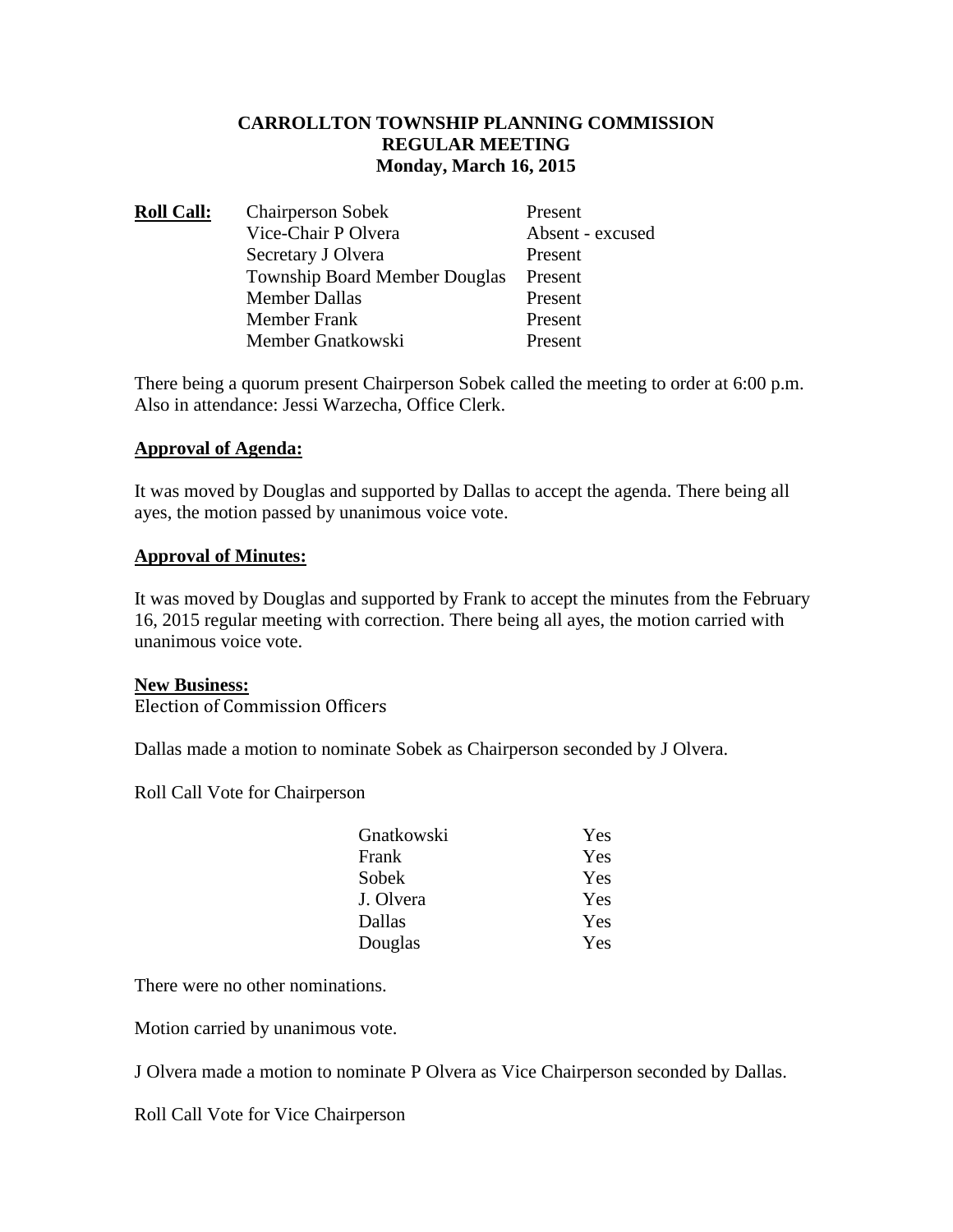| Gnatkowski | Yes |
|------------|-----|
| Frank      | Yes |
| Sobek      | Yes |
| J. Olvera  | Yes |
| Dallas     | Yes |
| Douglas    | Yes |

There were no other nominations.

Motion carried by unanimous vote.

Gnatkowski made a motion to nominate J Olvera as Secretary seconded by Frank.

Roll Call Vote for Secretary

| Gnatkowski | Yes |
|------------|-----|
| Frank      | Yes |
| Sobek      | Yes |
| J. Olvera  | Yes |
| Dallas     | Yes |
| Douglas    | Yes |

There were no other nominations.

Motion carried by unanimous vote.

Gnatkowski handed out paperwork for site plan review checklist, adding fact finding to the zoning ordinance and an ordinance for conditional rezoning (copy attached). Planning commission will read over and will have discussion next meeting.

Discussion was held on the buffer yards and landscaping, possibly moving into one chapter instead of two spots for easy referral.

### **Open discussion for Issues not on the Agenda**

#### **Planning Commission Members**:

The commission as a whole questioned when the meeting was taking place with Barney's Welding for the conditional rezone contract. Warzecha stated that the meeting has already taken place and the contract was signed and registered. The planning commission would like a copy of the signed contract.

Neil Frank discussed a handbook he printed online (he will email a copy to the office) on procedures and how to handle the public's questions. When asked if he had any training he said no but was interested in attending.